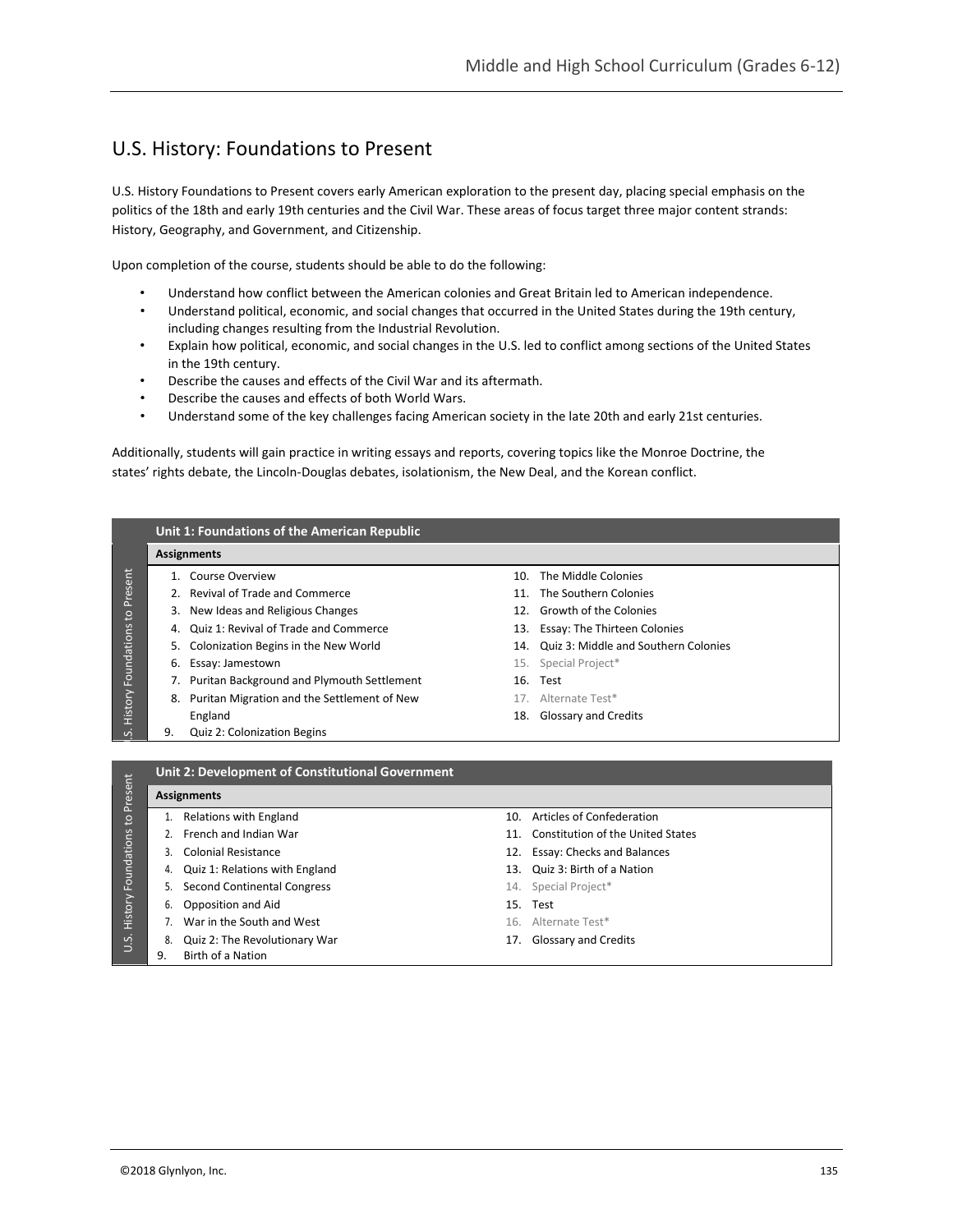| <b>Unit 3: National Expansion</b> |  |
|-----------------------------------|--|
|-----------------------------------|--|

## **Assignments**

- 
- 
- 
- 
- 5. The War of 1812 13. Test
- 6. Quiz 2: Revolution of 1800 and War of 1812 14. Alternate Test\*
- 7. Nationalism and the Monroe Administration 15. Glossary and Credits
- 8. Essay: Foreign Policy
- 1. Federal Government 9. Sectionalism and the Jackson Administration
- 2. First Political Parties **10. Essay: Missouri Compromise**\*
- 3. Quiz 1: Federal Government 11. Quiz 3: Nationalism and Sectionalism
- 4. The Revolution of 1800 12. Special Project\*
	-
	-
	-

## **Unit 4: A Nation Divided**

- **Assignments**
	- 1. The Emergence of Sectionalism 10. The Politics of Slavery
	- 2. Report: Leaders in the States' Rights Debate 11. Essay: Escaped Slave\*
	-
	-
	- 5. The Division of the People 14. Special Project\*
	- 6. Report: Lincoln-Douglas Debates 15. Test
	- 7. Quiz 1: The Emergence of Sectionalism 16. Alternate Test\*
	- 8. The Emergence of Slavery **17.** Glossary and Credits
	- 9. Report: Free-born Residents\*
- 
- 
- 3. The Division of Land 12. Report: Slave Codes
- 4. The Establishment of New Territory 13. Quiz 2: The Emergence of Slavery
	-
	-
	-
	-

| $\overline{\phantom{a}}$ |                    | <b>Unit 5: A Nation Divided and United</b>                        |     |                                        |  |  |
|--------------------------|--------------------|-------------------------------------------------------------------|-----|----------------------------------------|--|--|
| Present                  | <b>Assignments</b> |                                                                   |     |                                        |  |  |
|                          |                    | 1. Regional Lifestyles: The East and West                         | 9.  | Reconstruction                         |  |  |
| $\frac{1}{2}$            |                    | 2. Regional Lifestyles: The South                                 | 10. | <b>Report: Reconstruction Scandals</b> |  |  |
|                          |                    | 3. Quiz 1: Regional Lifestyles                                    | 11. | Report: A Changing World*              |  |  |
|                          |                    | 4. Civil War: Division and Antagonism                             |     | 12. Quiz 3: Reconstruction             |  |  |
| History Foundations      |                    | 5. Report: The Trent Affair                                       |     | 13. Special Project*                   |  |  |
|                          |                    | 6. Civil War: Union Blockade and Hostilities                      |     | 14. Test                               |  |  |
|                          |                    | 7. Civil War: Final Phase                                         |     | 15. Alternate Test*                    |  |  |
|                          | Q                  | $Q_{\text{min}}$ $Q_{\text{t}}$ $Q_{\text{total}}$ $M_{\text{t}}$ |     | 16 Clossonuand Crodits                 |  |  |

- 
- 6. Civil War: Union Blockade and Hostilities 14. Test
- 
- 
- 
- 
- -
- 
- 7. Civil War: Final Phase 15. Alternate Test\*
- 8. Quiz 2: Civil War 16. Glossary and Credits

| Foundations to Present         | 2. First Political Parties                       | 10. | Essay: Missouri Compromise*              |  |
|--------------------------------|--------------------------------------------------|-----|------------------------------------------|--|
|                                | Quiz 1: Federal Government<br>3.                 |     | 11. Quiz 3: Nationalism and Sectionalism |  |
|                                | The Revolution of 1800<br>4.                     | 12. | Special Project*                         |  |
|                                | The War of 1812<br>5.                            |     | 13. Test                                 |  |
|                                | Quiz 2: Revolution of 1800 and War of 1812<br>6. | 14. | Alternate Test*                          |  |
|                                | Nationalism and the Monroe Administration<br>7.  |     | 15. Glossary and Credits                 |  |
|                                | 8.<br>Essay: Foreign Policy                      |     |                                          |  |
|                                |                                                  |     |                                          |  |
| U.S. His                       | <b>Unit 4: A Nation Divided</b>                  |     |                                          |  |
|                                | <b>Assignments</b>                               |     |                                          |  |
|                                | 1. The Emergence of Sectionalism                 |     | 10. The Politics of Slavery              |  |
|                                | 2. Report: Leaders in the States' Rights Debate  |     | 11. Essay: Escaped Slave*                |  |
|                                | 3. The Division of Land                          |     | 12. Report: Slave Codes                  |  |
|                                | 4. The Establishment of New Territory            |     | 13. Quiz 2: The Emergence of Slavery     |  |
|                                | 5. The Division of the People                    |     | 14. Special Project*                     |  |
|                                | 6. Report: Lincoln-Douglas Debates               |     | 15. Test                                 |  |
|                                | 7. Quiz 1: The Emergence of Sectionalism         |     | 16. Alternate Test*                      |  |
| istory Foundations to Present  | 8. The Emergence of Slavery                      |     | 17. Glossary and Credits                 |  |
|                                | Report: Free-born Residents*<br>9.               |     |                                          |  |
|                                |                                                  |     |                                          |  |
| $\supset$                      | <b>Unit 5: A Nation Divided and United</b>       |     |                                          |  |
| History Foundations to Present | <b>Assignments</b>                               |     |                                          |  |
|                                | 1. Regional Lifestyles: The East and West        |     | 9. Reconstruction                        |  |
|                                | 2. Regional Lifestyles: The South                | 10. | <b>Report: Reconstruction Scandals</b>   |  |
|                                | 3. Quiz 1: Regional Lifestyles                   |     | 11. Report: A Changing World*            |  |
|                                | 4. Civil War: Division and Antagonism            |     | 12. Quiz 3: Reconstruction               |  |
|                                | Report: The Trent Affair<br>5.                   |     | 13. Special Project*                     |  |
|                                | Civil War: Union Blockade and Hostilities<br>6.  |     | 14. Test                                 |  |
|                                | 7. Civil War: Final Phase                        |     | 15. Alternate Test*                      |  |
|                                | 8. Quiz 2: Civil War                             |     | 16. Glossary and Credits                 |  |
|                                |                                                  |     |                                          |  |
|                                | Unit 6: Semester Review and Exam                 |     |                                          |  |
| U.S.F.P                        | <b>Assignments</b>                               |     |                                          |  |
|                                | 1. Review                                        |     | 3. Alternate Exam: Form A*               |  |
|                                | 2. Exam                                          |     | 4. Alternate Exam: Form B*               |  |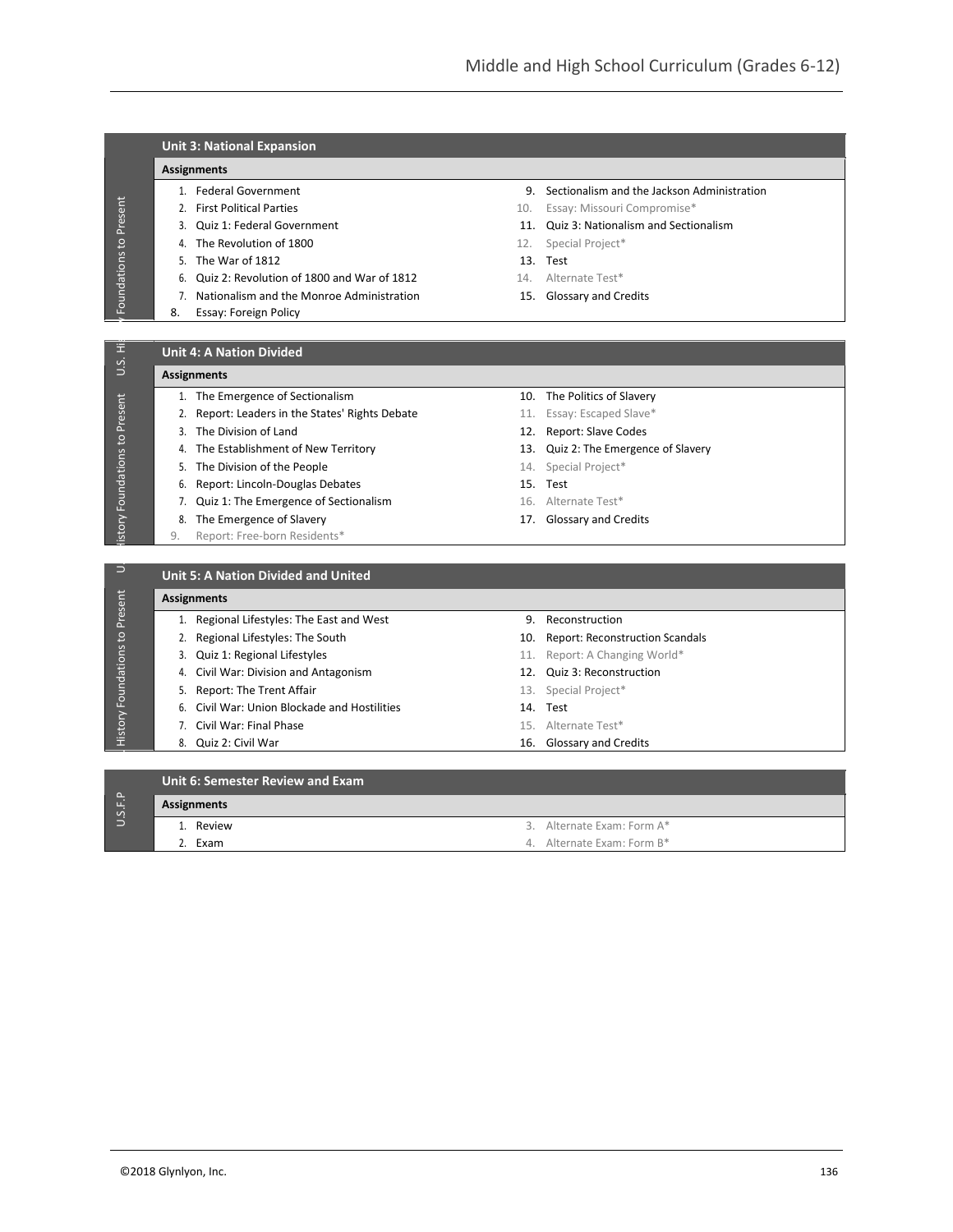|                                    | <b>Unit 7: United States Involvement At Home and Abroad</b>                   |                                                       |
|------------------------------------|-------------------------------------------------------------------------------|-------------------------------------------------------|
|                                    | <b>Assignments</b>                                                            |                                                       |
|                                    | 1. U.S. Industry: Birth and Growth                                            | 11. Quiz 3: Foreign Policy                            |
|                                    | 2. U.S. Industry: Economic Expansion                                          | <b>March Toward Conflict: Causes</b><br>12.           |
|                                    | 3. Quiz 1: Industrial Growth in the United States                             | 13. March Toward Conflict: Factions                   |
| Foundations to Present             | Industrial Lifestyle: Trends<br>4.                                            | 14. Report: Progressive Era*                          |
|                                    | 5. Industrial Lifestyle: Labor Movement                                       | 15. Quiz 4: March Toward Conflict                     |
|                                    | Quiz 2: Industrial Lifestyle<br>6.                                            | 16. Special Project*                                  |
|                                    | 7. Foreign Policy: Isolationism                                               | 17. Test                                              |
|                                    | Report: Seward's Proposal<br>8.                                               | 18. Alternate Test*                                   |
|                                    | 9. Foreign Policy: International Realism                                      | 19. Glossary and Credits                              |
| $\geq$                             | Report: Isolationism<br>10.                                                   |                                                       |
| U.S.                               | <b>Unit 8: The Search for Peace</b>                                           |                                                       |
|                                    | <b>Assignments</b>                                                            |                                                       |
|                                    | 1. The First Global Conflict                                                  | 9. Quiz 3: The Great Depression                       |
|                                    | 2. A Plan For Peace                                                           | 10. The New Deal                                      |
|                                    | 3. Report: A Just Peace*                                                      | 11. Report: New Deal                                  |
|                                    | 4. Quiz 1: The Great War and its Aftermath                                    | 12. Quiz 4: The New Deal                              |
|                                    | 5. The Golden Twenties                                                        | 13. Special Project*                                  |
|                                    | Quiz 2: The Golden Twenties<br>6.                                             | 14. Test                                              |
| Foundations to Present             | 7. The Great Depression                                                       | 15. Alternate Test*                                   |
|                                    | Report: Foreign Policy<br>8.                                                  | 16.<br>Glossary and Credits                           |
| U.S.                               | <b>Unit 9: A Nation at War</b>                                                |                                                       |
|                                    | <b>Assignments</b>                                                            |                                                       |
|                                    | 1. World War II: Causes of the War                                            | 10. Vietnam: Withdrawal by the United States          |
|                                    | 2. World War II: Theaters of Operation                                        | 11. Report: Biography                                 |
|                                    | 3. Report: World War II - Home Front                                          | 12. Report: United States Culture*                    |
|                                    | 4. Quiz 1: World War II                                                       | 13. Quiz 3: The Vietnam Conflict                      |
|                                    | Communist Threat: World Unrest<br>5.                                          | 14. Special Project*                                  |
|                                    | Korean Conflict: Cold War Becomes Hot<br>6.                                   | 15. Test                                              |
|                                    | 7. Report: Containment Policy                                                 | 16. Alternate Test*                                   |
| History Foundations to Present     | Quiz 2: The Korean Conflict<br>8.                                             | 17. Glossary and Credits                              |
|                                    | 9.<br>Vietnam: Fighting Communism in Southeast Asia                           |                                                       |
|                                    |                                                                               |                                                       |
|                                    | <b>Unit 10: Contemporary America</b>                                          |                                                       |
|                                    | <b>Assignments</b>                                                            |                                                       |
|                                    | 1. America in the 1960s: Part 1                                               | 12. America in the 1980s, 1990s, and 2000s: Part 2    |
|                                    | 2. Report: Kennedy Assassination                                              | 13.<br>Quiz 3: America in the 1980s, 1990s, and 2000s |
|                                    | 3. Report: I Have a Dream                                                     | The International Scene - 1980-2001: Part 1<br>14.    |
|                                    | America in the 1960s: Part 2<br>4.                                            | 15.<br>The International Scene - 1980-2001: Part 2    |
|                                    | 5. The International Scene of the 1960s                                       | Report: Changes in United States Culture*<br>16.      |
|                                    | Quiz 1: America in the 1960s<br>6.                                            | 17.<br>Quiz 4: The International Scene - 1980-2001    |
|                                    | 7. America in the 1970s: Part 1                                               | Special Project*<br>18.                               |
| U.S. History Foundations to Preser | America in the 1970s: Part 2<br>8.<br>9. The International Scene of the 1970s | 19. Test                                              |

9. The International Scene of the 1970s 20. Alternate Test\* 10. Quiz 2: America in the 1970s 21. Glossary and Credits

11. America in the 1980s, 1990s, and 2000s: Part 1

 $\frac{1}{2}$